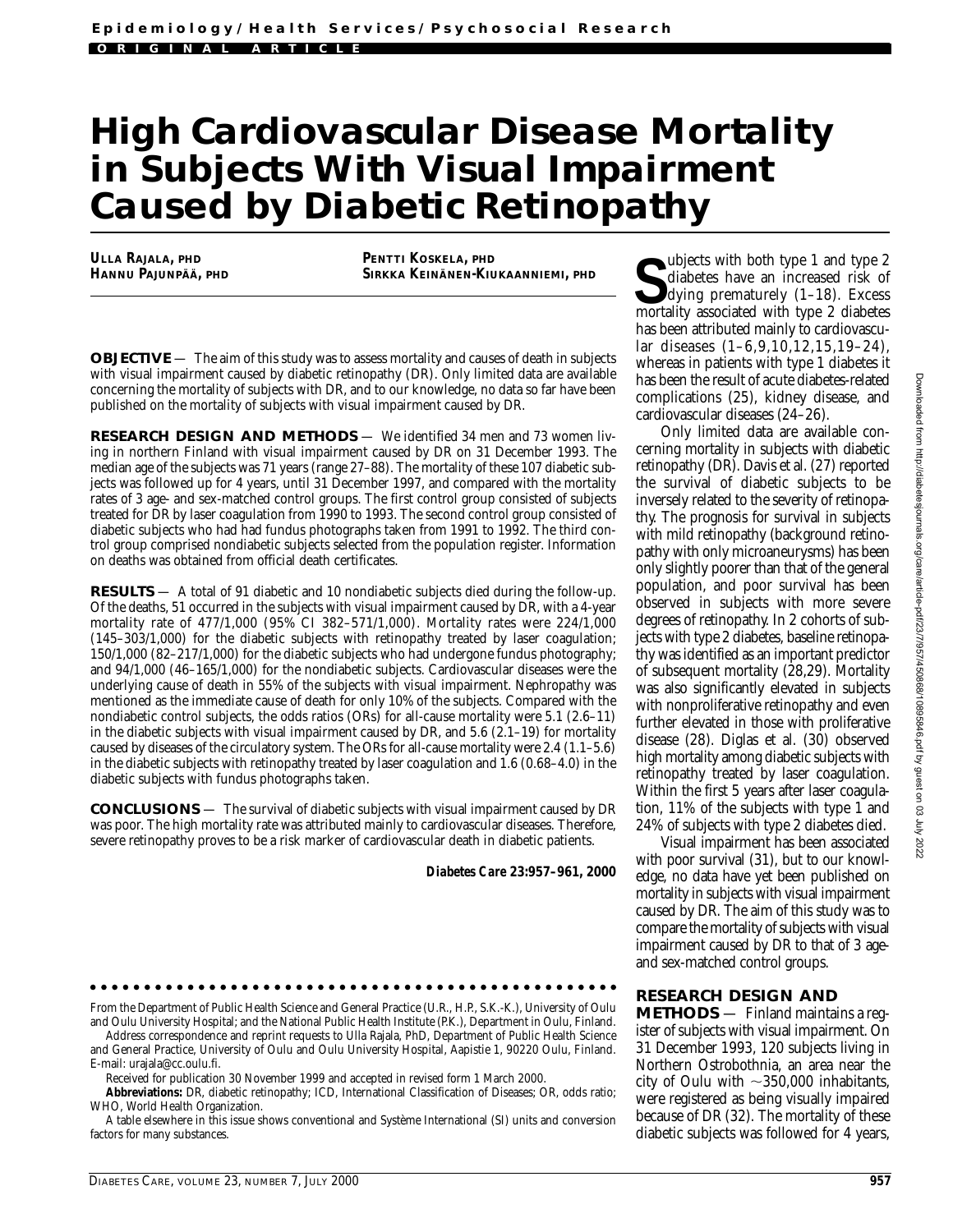

Figure 1—*Survival curves for subjects with visual impairment caused by diabetic retinopathy and for 3 groups of control subjects.*

until 31 December 1997, and compared with 3 age- and sex-matched control groups. The first of the control groups comprised subjects treated for DR by laser coagulation in the Department of Ophthalmology at the Oulu University Hospital from 1990 to 1993. The second control group comprised diabetic subjects who had had fundus photographs taken in the diabetes clinic of the Oulu Health Centre from 1991 to 1992. The third control group comprised nondiabetic subjects selected from the population register.

There were 107 subjects from each of the 3 control groups who were matched for age and sex with the study subjects. The median age of the subjects in the 4 groups was 71 years (range 27–88) at the baseline. Each group consisted of 34 (32%) men and 73 (68%) women.

One of the control groups consisted of diabetic patients subjected to fundus photography in the diabetes clinic of the Oulu Health Centre from 1991 to 1992. Altogether, 1,844 diabetic patients were outpatients in this clinic at that time, and 1,701 (92%) of them were scheduled for fundus photography. The majority (87%) of the participants had type 2 diabetes, and the median duration of the disease was 10 years. For 39% of the diabetic subjects, the only treatment was diet, while 35% were

taking oral antidiabetic drugs, 7% were taking oral antidiabetic drugs and insulin, and 19% were taking insulin. In the control group, 75% of the subjects had type 2 diabetes, and the median duration of disease was 15 years. For 5% of the diabetic subjects in the control group, the only treatment was diet, while 21% were taking antidiabetic drugs, 27% were taking oral antidiabetic drugs and insulin, and 47% were taking insulin. The classification of retinopathy used in this diabetic clinic was the same as that used in the Department of Ophthalmology of the Oulu University Hospital, based on the classification proposed by Davis et al. (33). Reference photographs were used, and retinopathy was graded as follows: grade 1, no retinopathic changes; grade 2, fewer background retinopathic changes than in the control photographs; grade 3, more background retinopathic changes than in the control photographs (preproliferative retinopathy); and grade 4, proliferative retinopathy. Retinopathic changes were found in 23% of all participants, and the majority of subjects had only slight retinopathic changes (grade 2). Retinopathy was classified as grade 3 in 4% of the subjects and as grade 4 in only 1% of the subjects. In the control group, the prevalence of retinopathy was 47%, and retinopathy was classified as grade 3 in 9%

of the subjects and as grade 4 in 1% of the subjects.

The official register of subjects with visual impairment in Finland is categorized according to World Health Organization (WHO) criteria, and includes subjects who are blind (WHO 1–3, visual acuity  $\geq$ 0.05) or partially sighted (WHO 4–5, visual acuity  $>0.05$ , but  $< 0.3$ ). At the time of this study, 90% of the subjects included in the register were partially sighted and 10% were blind (32). We had data about the visual acuity of 99 control subjects (93%) who were treated for DR with laser coagulation. Visual acuity was  $>0.9$  in 38 subjects, 0.6–0.9 in 30 subjects, 0.3–0.5 in 24 subjects, and  $< 0.3$  in 7 subjects. Approximately two-thirds of the subjects treated with laser coagulation had received panretinal treatment and one-third had received macular laser coagulation.

Mortality rates and their 95% CIs were calculated for the study group and the 3 control groups. The underlying causes of death were coded according to the International Classification of Diseases (ICD). The ninth revision (ICD-9) was used until 31 December 1995, after which the tenth revision (ICD-10) was used. The ICD-9 classification was used in presenting the results because it has fewer classes than ICD-10. When the cause of death was coded in the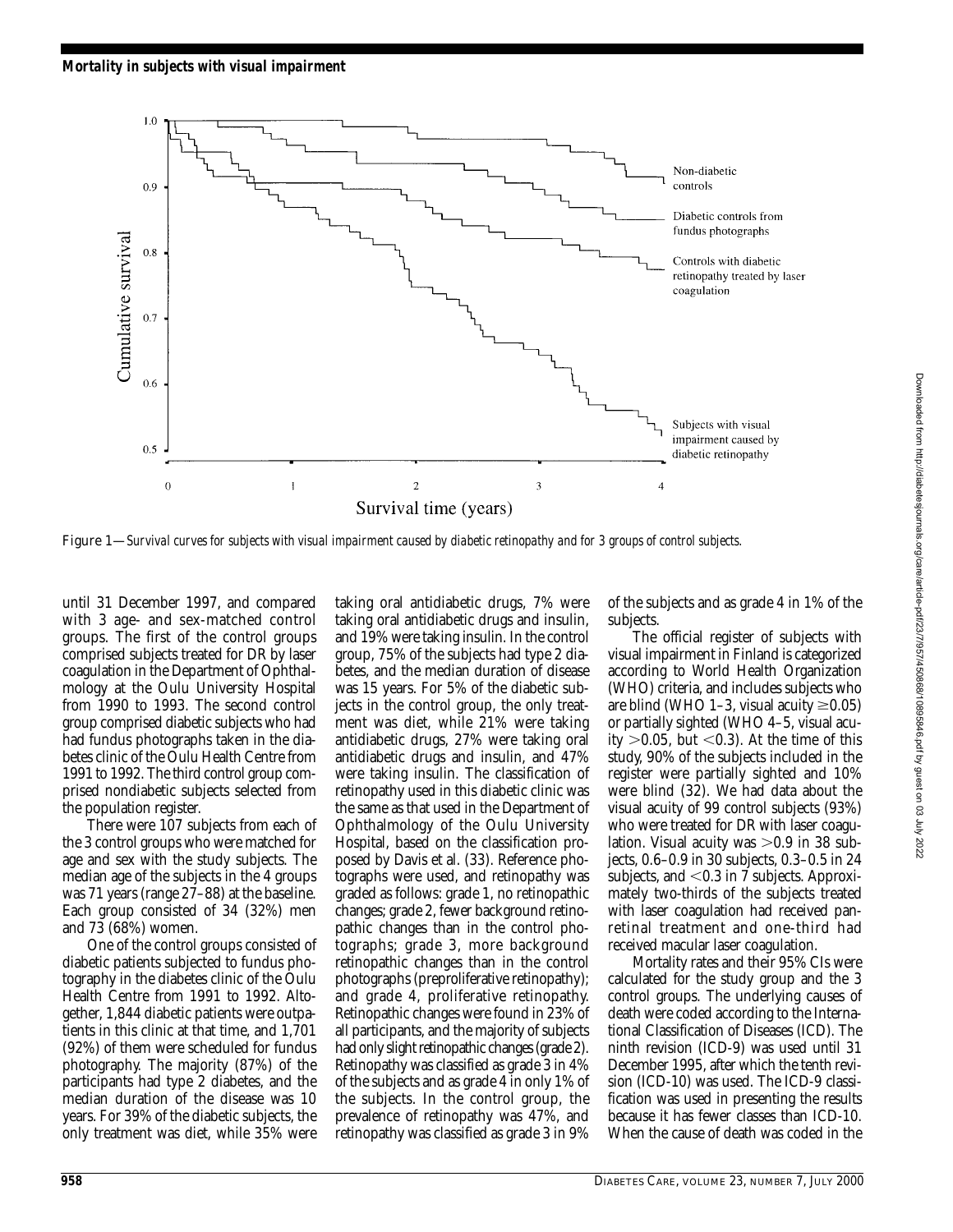| Cause of death                                  | Nondiabetic<br>control subjects<br>$(n = 107)$<br><i>n</i> of deaths $(\%)$ | Diabetic control<br>subjects from fundus<br>photographs $(n = 107)$<br>$n$ of deaths $(\%)$ | Control subjects with<br>DR treated by laser<br>coagulation ( $n = 107$ )<br>$n$ of deaths $(\%)$ | Subjects with visual<br>impairment caused<br>by DR $(n = 107)$<br>$n$ of deaths $(\%)$ | Total<br>n of deaths |
|-------------------------------------------------|-----------------------------------------------------------------------------|---------------------------------------------------------------------------------------------|---------------------------------------------------------------------------------------------------|----------------------------------------------------------------------------------------|----------------------|
| <b>Neoplasms</b>                                | 3(30)                                                                       | 2(13)                                                                                       | 3(13)                                                                                             | 4(8)                                                                                   | 12                   |
| Endocrine, nutritional, and metabolic diseases  | $\Omega$                                                                    |                                                                                             | 2(8)                                                                                              | 14 (27)                                                                                | 16                   |
| Mental disorders                                | 0                                                                           | 0                                                                                           | 1(4)                                                                                              | 1(2)                                                                                   | $\overline{c}$       |
| Diseases of the nervous system and sense organs | 0                                                                           | 1(6)                                                                                        | 0                                                                                                 | 1(2)                                                                                   | 2                    |
| Diseases of the circulatory system              |                                                                             |                                                                                             |                                                                                                   |                                                                                        |                      |
| Ischemic heart disease                          |                                                                             | 12                                                                                          |                                                                                                   | 20                                                                                     |                      |
| Cerebrovascular disease                         |                                                                             |                                                                                             |                                                                                                   | 6                                                                                      |                      |
| Other cardiovascular diseases                   |                                                                             |                                                                                             |                                                                                                   | $\overline{2}$                                                                         |                      |
| Total                                           | 5(50)                                                                       | 13 (81)                                                                                     | 12(50)                                                                                            | 28 (55)                                                                                | 58                   |
| Diseases of the respiratory system              | 2(20)                                                                       |                                                                                             | 3(13)                                                                                             | 3(6)                                                                                   | 8                    |
| Diseases of the digestive system                |                                                                             |                                                                                             | 1(4)                                                                                              | 0                                                                                      |                      |
| Diseases of the genitourinary system            |                                                                             |                                                                                             | 2(8)                                                                                              | $\Omega$                                                                               |                      |
| Total                                           | 10 (100)                                                                    | 16 (100)                                                                                    | 24 (100)                                                                                          | 51 (100)                                                                               | 101                  |

**Table 1—***Causes of death after 4 years of follow-up in the 428 subjects classified according to the presence of diabetes, diabetic retinopathy treated by laser coagulation, and visual impairment caused by diabetic retinopathy*

Data are *n* (%) or *n*.

death certificate according to ICD-10, it was adapted to ICD-9 classification. The odds ratios (ORs) of death by cause, with the nondiabetic control group as the reference group, were calculated with their 95% CIs.

The Kaplan-Meier method was used to describe the cumulative survival of the subjects with visual impairment caused by DR and the 3 control groups (35). The differences between the survival curves for the 4 groups were tested by the Mantel-Cox test. BMPD statistical software was used to calculate the survival curves and to test the difference between the groups.

**RESULTS** — A total of 101 of the 428 subjects died during the follow-up of 4 years. Ten deaths occurred in the group of nondiabetic subjects, yielding a 4-year mortality rate of 94/1,000 (95% CI 46–165/ 1,000), whereas 91 deaths occurred in the diabetic subjects, resulting in a mortality rate of 283/1,000 (234–399/1,000). A total of 51 of the deaths occurred in the subjects with visual impairment caused by DR, and the 4-year mortality rate was 477/1,000 (382–571/1,000). The number of deaths was 24 in the diabetic subjects with retinopathy treated by laser coagulation, and 16 in diabetic subjects scheduled for fundus photography, and the mortality rates were 224/1,000 (145–303/1,000) and 150/1,000 (82–217/1,000), respectively. The difference between the Kaplan-Meier survival curves of the groups was statistically significant (*P* 0.0001) (Fig. 1).

The underlying cause of death was a disease of the circulatory system in the majority of cases (58 subjects) (Table 1). In 16 subjects, diabetes (classified into the category of endocrine, nutritional, and metabolic diseases) was mentioned as the underlying cause of death. Neoplasms were coded as the cause of death in 12 subjects, and diseases of the respiratory system in 8 subjects. The numbers in the other categories were small.

In all except 1 of the death certificates of the 16 subjects whose underlying cause of death was coded as diabetes, microvascular and macrovascular complications were mentioned as factors contributing to death. The most common complications were nephropathy, gangrene in the lower extremities, and coronary heart disease. Renal insufficiency, pneumonia, and septicemia were most commonly mentioned as the immediate cause of death. Fourteen of the 16 deaths occurred in subjects with visual impairment and 2 in the control group of subjects with DR treated with laser coagulation; the OR for death due to diabetes was 7.0 (95% CI 1.6–63) in the former group compared with the latter. In 9 of the 16 subjects, the presence of nephropathy was mentioned in the death certificate. Nevertheless, nephropathy was coded as the immediate cause of death in only 5 of these death certificates, and all of these 5 subjects were visually impaired. In addition, in 1 subject with DR treated by laser coagulation, whose underlying cause of death was nephropathy, the cause of death

was coded into the category of diseases of the genitourinary system.

Compared with the nondiabetic control subjects, the OR for death from all causes was 5.1 (95% CI 2.6–11) in the subjects with visual impairment caused by DR (Table 2), 2.4 (1.1–5.6) in the diabetic subjects with retinopathy treated by laser coagulation, and 1.6 (0.68–4.0) in the diabetic subjects with fundus photographs taken. When we look at the specific causes of death, the OR for death due to diseases of the circulatory system was 5.6 (2.1–19) in the diabetic subjects with visual impairment caused by DR compared with the nondiabetic control subjects. The corresponding OR of the control group of subjects with DR treated by laser coagulation (2.4; 0.79–8.7) and that of the control group of diabetic subjects with fundus photographs taken (2.6; 0.87–9.3) did not reach statistical significance.

**CONCLUSIONS** — Almost half of the subjects with visual impairment caused by DR died during the follow-up of 4 years, and their risk for death was 5-fold compared with the age- and sex-matched nondiabetic control subjects. The excess mortality was attributed to diseases of the circulatory system, mainly to ischemic heart disease.

To our knowledge, there are no previous reports of the mortality and the causes of death in subjects with visual impairment caused by DR. In this study population, the survival of subjects with visual impairment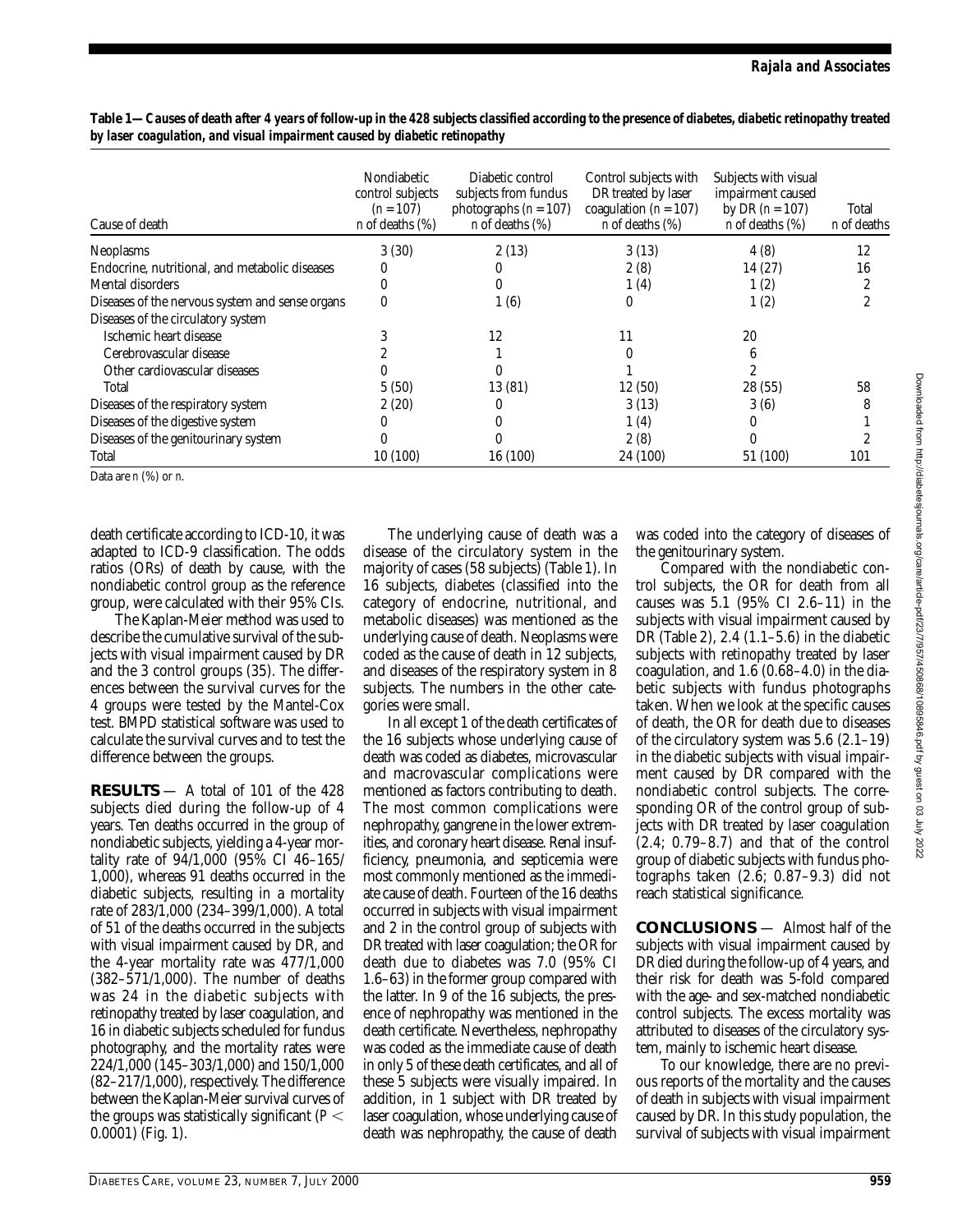| Table 2—ORs (95% CI) for death caused by neoplasms, diseases of the circulatory system, diseases of the respiratory system, and all causes in the |
|---------------------------------------------------------------------------------------------------------------------------------------------------|
| 428 subjects classified according to the presence of diabetes, diabetic retinopathy treated by laser coagulation, and visual impairment caused by |
| diabetic retinopathy                                                                                                                              |

|                                       | Nondiabetic control<br>subjects $(n = 107)$ |                 | Diabetic control<br>subjects from fundus<br>photographs $(n = 107)$ |                    | Control subjects with<br>DR treated by laser<br>coagulation ( $n = 107$ ) |                 | Subjects with visual<br>impairment caused<br>by DR $(n = 107)$ |                   |
|---------------------------------------|---------------------------------------------|-----------------|---------------------------------------------------------------------|--------------------|---------------------------------------------------------------------------|-----------------|----------------------------------------------------------------|-------------------|
| Cause of death                        | Deaths $(n)$                                | OR (95% CI)     | Deaths (n)                                                          | OR (95% CI)        | Deaths (n)                                                                | OR (95% CI)     | Deaths $(n)$                                                   | OR (95% CI)       |
| Neoplasms                             | 3                                           | Reference group | $\mathbf{2}$                                                        | $0.67(0.56 - 5.8)$ | 3                                                                         | $1.0(0.13-7.5)$ | 4                                                              | $1.3(0.23 - 9.1)$ |
| Diseases of the circulatory<br>system | G.                                          | Reference group | 13                                                                  | $2.6(0.87-9.3)$    | 12                                                                        | $2.4(0.79-8.7)$ | 28                                                             | $5.6(2.1-19)$     |
| Diseases of the respiratory<br>system | 2                                           | Reference group | 0                                                                   | $\theta$           | 3                                                                         | $1.5(0.17-18)$  | 3                                                              | $1.5(0.17-18)$    |
| All causes                            | 10                                          | Reference group | 16                                                                  | $1.6(0.68-4.0)$    | 24                                                                        | $2.4(1.1-5.6)$  | 51                                                             | $5.1(2.6-11)$     |

Data are *n* or OR (95% CI).

caused by DR was extremely poor. Nevertheless, visual impairment had already been diagnosed an average of 5 years before the baseline of the follow-up (32).

The mortality rate of the subjects with visual impairment caused by DR was higher than that of the diabetic control groups, and the mortality rate of the subjects treated for DR by laser coagulation tended to be higher than that of the diabetic subjects scheduled for fundus photography, who were drawn from an unselected group of diabetic subjects. Nevertheless, the disease was more serious and the prevalence of retinopathy higher in the control group used in this study compared with the whole diabetic population treated in the diabetes clinic of the Oulu Health Centre. Laser coagulation was used in the treatment of proliferative and preproliferative retinopathy and maculopathy. The prevalence of proliferative and preproliferative retinopathy was only 10% in the diabetic patients in the control group selected from the patients treated in the diabetes clinic of the Oulu Health Centre. Therefore, the results of this study can be interpreted as showing that the poor survival was predicted by severe retinopathy, which is consistent with the results of some previous studies (27–29). The higher overall mortality of diabetic subjects compared with nondiabetic subjects is consistent with the results of many previous studies (1–18).

The basic disease was most severe in the diabetic subjects with visual impairment caused by retinopathy, and these subjects suffered most often from mortality-causing complications. Cardiovascular diseases were mentioned as the cause of death for 55% of the subjects with visual

impairment, whereas only 10% of the subjects had nephropathy as the immediate cause of death. Thus, the principal cause of death in the diabetic subjects with severe microvascular complications was not endstage renal disease, but macrovascular disease. Mortality due to cardiovascular diseases tended to be higher in the 2 diabetic control groups than in the nondiabetic control group. Surprisingly, there was no significant difference between the 2 diabetic control groups in this respect. This may be due to the small number of subjects in the groups. In our opinion, the results of this study are consistent with the assumption that microvascular and macrovascular diseases are mutually interdependent events (28,29,36,37). Baseline retinopathy (28,29) and albuminuria (24,26,29,36) have predicted mortality in cohorts of diabetic subjects, and cardiovascular diseases have been the most common causes of death in these cohorts (24,26,28,29). The coincidence of albuminuria, proliferative retinopathy, and cardiovascular diseases in diabetic subjects has been explained by the Steno hypothesis (37). According to this hypothesis, albuminuria, proliferative retinopathy, and cardiovascular diseases reflect generalized vascular leakage, which is caused by genetically determined alterations in the basement membrane metabolism associated with hyperglycemia. In the arterial wall, these alterations increase the accumulation of lipids, thus promoting arteriosclerosis.

The current study had some limitations. First, we lacked exact information about the type and duration of diabetes, glycemic control, and treatment for the subjects with visual impairment and the subjects treated with laser coagulation. Because there is an association between the duration

of diabetes and the severity of glycemia and retinopathy (38), it is likely that the diabetic groups of this study were different in these respects. Instead, the duration of diabetes was not related to the risk of coronary heart disease in patients with type 2 diabetes (4,22). Therefore, the high prevalence of and mortality from coronary heart disease among subjects with visual impairment cannot be explained by a long duration of diabetes. Instead, this high mortality may reflect a common pathogenetic mechanism underlying microvascular and macrovascular complications, as suggested by the Steno hypothesis (37). Second, another limitation of this study might be that some possible confounders were not measured. We had no data about smoking, hypertension, and lipid levels in all of the groups, but it is unlikely that these variables would explain the results.

In conclusion, the results of this study showed that the 4-year mortality of diabetic subjects with visual impairment was 5-fold compared with age- and sex-matched nondiabetic control subjects. Excess mortality was attributed mainly to cardiovascular diseases. In the subjects treated for DR by laser coagulation, mortality from all causes was higher and mortality due to cardiovascular diseases tended to be higher than that of the nondiabetic control subjects. Therefore, severe retinopathy proves to be a risk marker for cardiovascular death in diabetic subjects.

We are grateful to Hannu Alanko, MD, specialist of the Visual Centre of the Department of Ophthalmology at the Oulu University Hospital, for help during this study.

**Acknowledgments —** This work was supported by the Juho Vainio Foundation and the Academy of Finland.